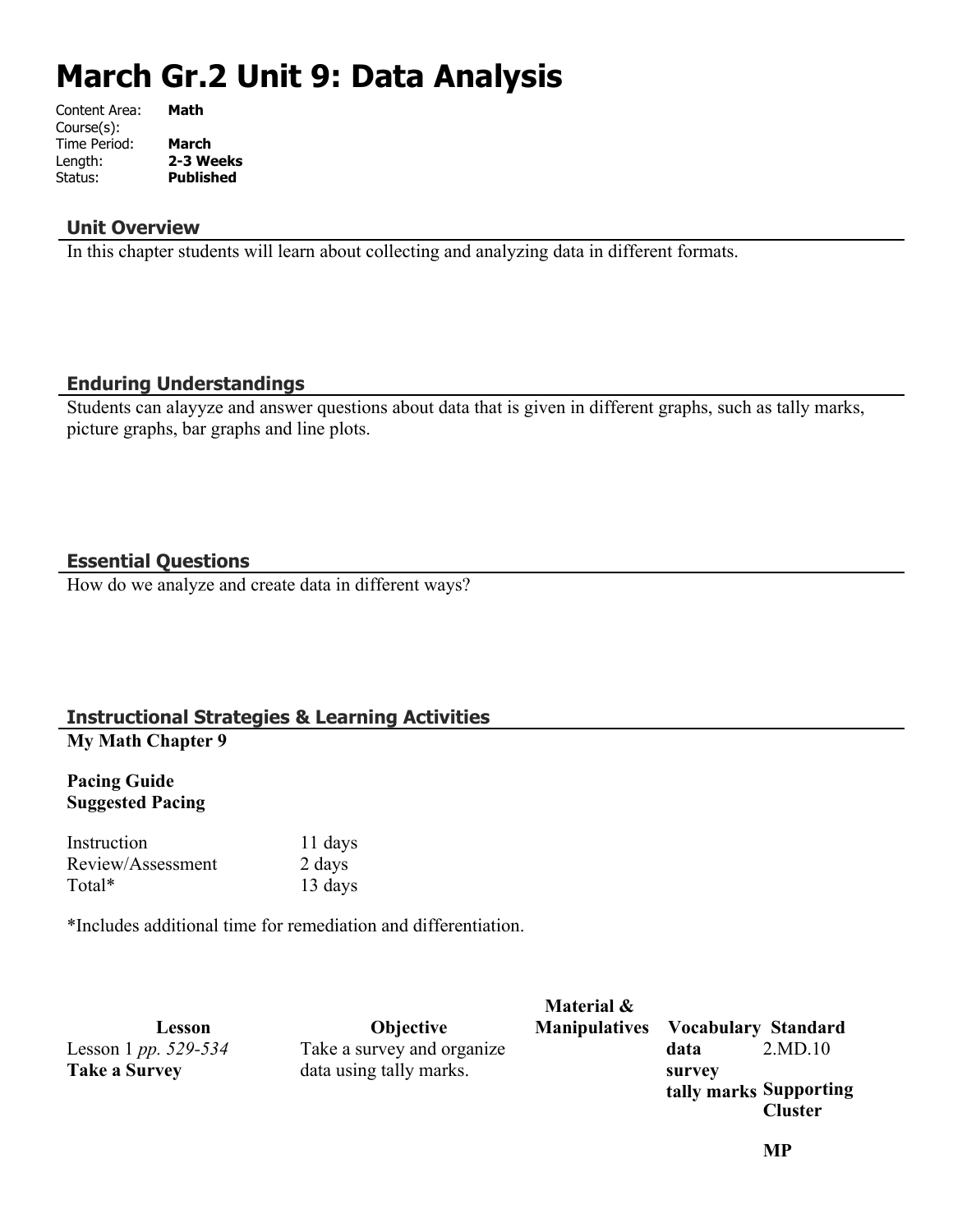| Lesson 2 <i>pp.</i> 535-540<br><b>Make Picture Graphs</b>                       | Use data to create picture<br>graphs.        | • example of a<br>picture graph  | picture<br>graph<br>symbol | 1, 2, 3, 5, 6,<br>8<br>2.MD.10              |
|---------------------------------------------------------------------------------|----------------------------------------------|----------------------------------|----------------------------|---------------------------------------------|
|                                                                                 |                                              |                                  |                            | <b>Supporting</b><br><b>Cluster</b>         |
| Lesson 3 pp. $541 - 546$                                                        | Analyze data on picture<br>graphs.           | • state map<br>• picture graph   |                            | <b>MP</b><br>1, 2, 3, 5, 6,<br>8<br>2.MD.10 |
| <b>Analyze Picture Graphs</b>                                                   |                                              |                                  |                            | <b>Supporting</b><br><b>Cluster</b>         |
|                                                                                 |                                              |                                  |                            | <b>MP</b><br>1, 3, 4, 6, 7,<br>8            |
| <b>Check My Progress</b><br>Lesson 4 pp. 549-554                                | Make a bar graph to show                     | $\cdot$ 1-inch graph             | bar graph                  | 2.MD.10                                     |
| <b>Make Bar Graphs</b>                                                          | data.                                        | paper<br>• crayons or<br>markers |                            | <b>Supporting</b><br><b>Cluster</b>         |
| Lesson 5 pp. 555-560                                                            | Draw conclusions and                         | • 0-5 number cubes               |                            | <b>MP</b><br>2, 3, 6, 8<br>2.MD.10          |
| <b>Analyze Bar Graphs</b>                                                       | answer questions based on<br>bar graphs.     | • crayons or<br>markers          |                            | <b>Supporting</b><br><b>Cluster</b>         |
| Lesson 6 pp. 561-566<br><b>Problem-Solving</b><br><b>Strategy: Make a Table</b> | Make a table to solve<br>problems.           |                                  |                            | <b>MP</b><br>1, 2, 4, 5, 6<br>2.MD.10       |
|                                                                                 |                                              |                                  |                            | <b>Supporting</b><br><b>Cluster</b>         |
| Lesson 7 pp. 567-572                                                            | Use data to create                           |                                  | line plot                  | <b>MP</b><br>1, 2, 3, 7, 8<br>2.MD.9        |
| <b>Make Line Plots</b>                                                          | line plots.                                  |                                  |                            | <b>Supporting</b><br><b>Cluster</b>         |
| Lesson 8 pp. 573-578<br><b>Analyze Line Plots</b>                               | Analyze the data contained<br>in line plots. |                                  |                            | <b>MP</b><br>1, 2, 3, 6, 7<br>2.MD.9        |
|                                                                                 |                                              |                                  |                            | <b>Supporting</b><br><b>Cluster</b>         |
|                                                                                 |                                              |                                  |                            | <b>MP</b><br>1, 2, 3, 4, 5,                 |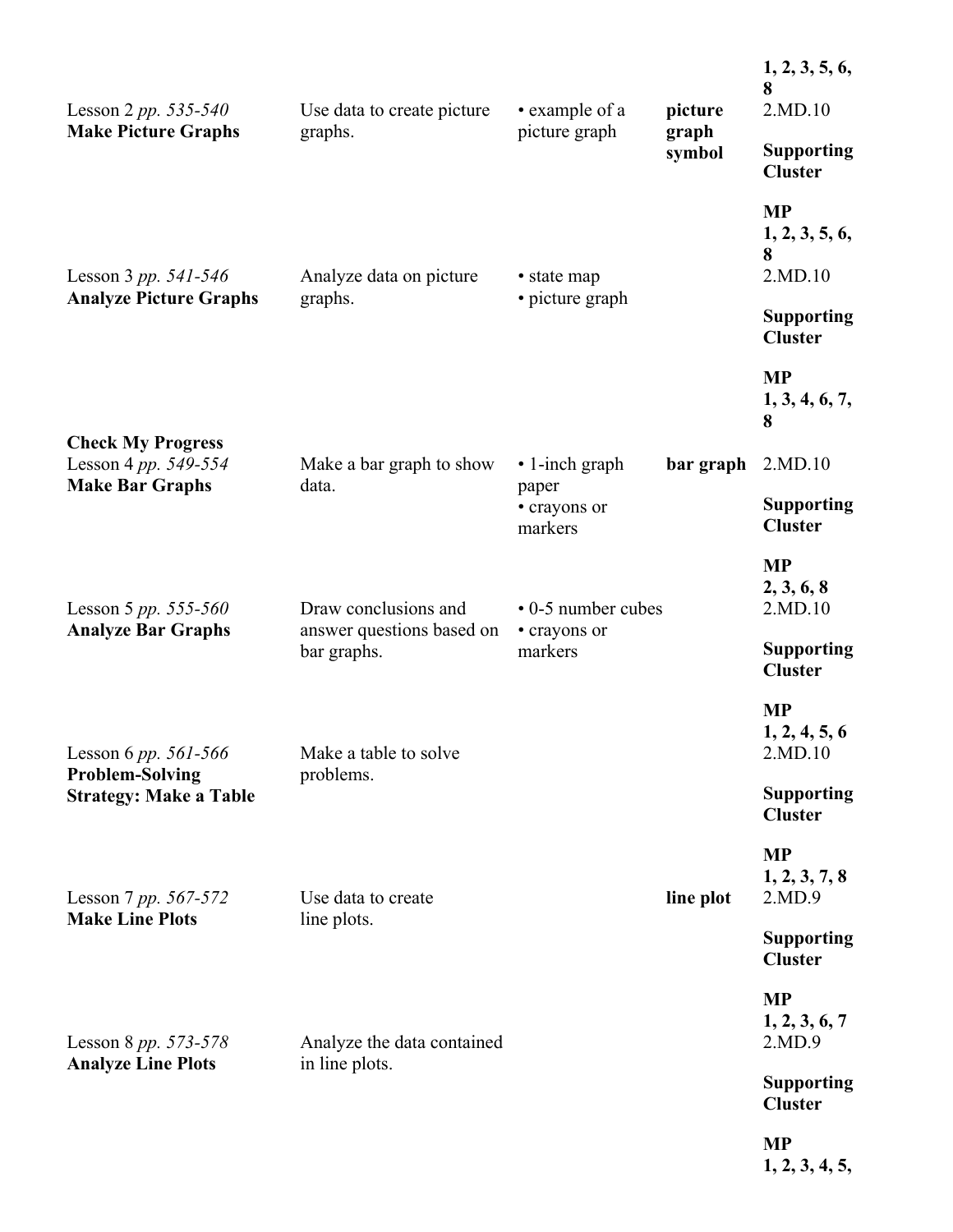# **Integration of Career Readiness, Life Literacies and Key Skills**

| TECH.9.4.2.DC.4 | Compare information that should be kept private to information that might be made<br>public.                           |
|-----------------|------------------------------------------------------------------------------------------------------------------------|
|                 | Critical thinkers must first identify a problem then develop a plan to address it to<br>effectively solve the problem. |
| TECH.9.4.2.DC.3 | Explain how to be safe online and follow safe practices when using the internet (e.g.,<br>8.1.2.NI.3, 8.1.2.NI.4).     |
| TECH.9.4.2.CT.3 | Use a variety of types of thinking to solve problems (e.g., inductive, deductive).                                     |
|                 | Different types of jobs require different knowledge and skills.                                                        |
| TECH.9.4.2.Cl.1 | Demonstrate openness to new ideas and perspectives (e.g., 1.1.2.CR1a, 2.1.2.EH.1,<br>6.1.2. Civics CM. 2).             |
| TECH.9.4.2.CT.2 | Identify possible approaches and resources to execute a plan (e.g., 1.2.2.CR1b, 8.2.2.ED.3).                           |
| WRK.9.2.2.CAP.1 | Make a list of different types of jobs and describe the skills associated with each job.                               |
| TECH.9.4.2.CI.2 | Demonstrate originality and inventiveness in work (e.g., 1.3A.2CR1a).                                                  |

# **Technology and Design Integration**

Students will interact with the SmartBoard, Ipads, chromebooks and document camera.

| CS.K-2.8.1.2.DA.4 | Make predictions based on data using charts or graphs.                                                                                                                       |
|-------------------|------------------------------------------------------------------------------------------------------------------------------------------------------------------------------|
| CS.K-2.8.1.2.DA.2 | Store, copy, search, retrieve, modify, and delete data using a computing device.                                                                                             |
|                   | Computers store data that can be retrieved later. Data can be copied, stored in multiple<br>locations, and retrieved.                                                        |
|                   | Data can be used to make predictions about the world.                                                                                                                        |
|                   | Individuals collect, use, and display data about individuals and the world around them.                                                                                      |
| CS.K-2.8.1.2.DA.3 | Identify and describe patterns in data visualizations.                                                                                                                       |
| CS.K-2.8.1.2.CS.1 | Select and operate computing devices that perform a variety of tasks accurately and<br>quickly based on user needs and preferences.                                          |
| $CS.K-2.DA$       | Data & Analysis                                                                                                                                                              |
| CS.K-2.8.1.2.DA.1 | Collect and present data, including climate change data, in various visual formats.                                                                                          |
|                   | Individuals use computing devices to perform a variety of tasks accurately and quickly.<br>Computing devices interpret and follow the instructions they are given literally. |

#### **Interdisciplinary Connections**

LA.RI.2.4 Determine the meaning of words and phrases in a text relevant to a grade 2 topic or subject area.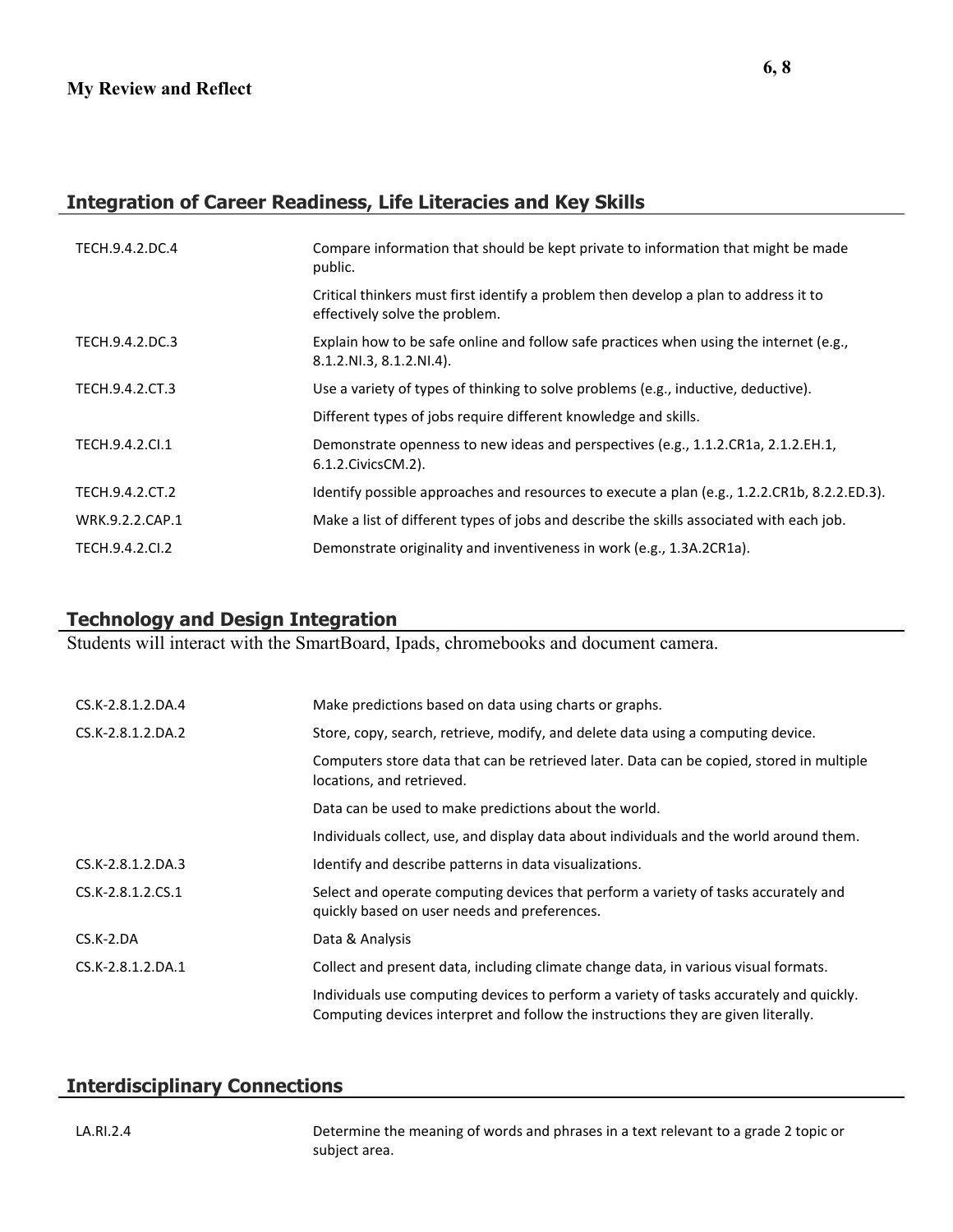| LA.RI.2.5  | Know and use various text features (e.g., captions, bold print, subheadings, glossaries,<br>indexes, electronic menus, icons) to locate key facts or information in a text efficiently. |
|------------|-----------------------------------------------------------------------------------------------------------------------------------------------------------------------------------------|
| LA.RF.2.3  | Know and apply grade-level phonics and word analysis skills in decoding words.                                                                                                          |
| LA.RI.2.10 | Read and comprehend informational texts, including history/social studies, science, and<br>technical texts, at grade level text complexity proficiently with scaffolding as needed.     |

#### **Differentiation**

Each My Math unit throughout the series offers "approaching level", "on level" and "Beyond level" differentiated instructional hands-on choices, as well as ELL differentiated support. Please refer to the teacher edition for the activities.

# **Modifications & Accommodations**

EP and 504 accommodations will be followed.

# **Benchmark Assessments**

AIMSweb

# **Formative Assessments**

Teacher observation

Student conferences

Discussion

Activities

games

homework

white board